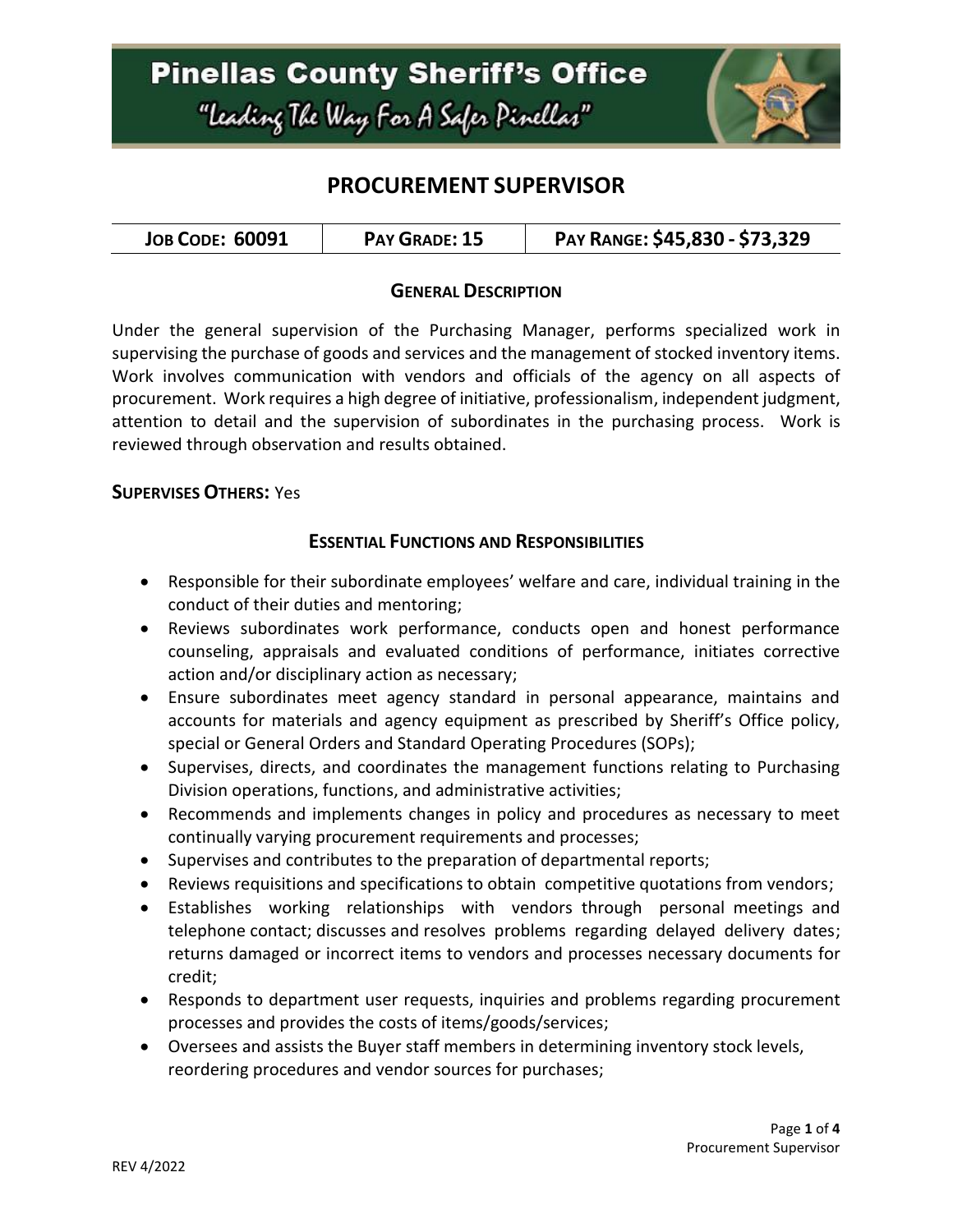### **Pinellas County Sheriff's Office** "Leading The Way For A Safer Pinellar"



- Prepares and issues purchase orders to vendors, expedites orders when necessary;
- Provides procurement support and services for department users to determine means and methods for requesting and completing procurement orders of commodities, materials, supplies and equipment;
- Prepares requests for quotes, bid and proposal specifications based on organizational needs;
- Writes and/or reviews technical specifications and contracts for purchase of goods and services in conformity with purchasing policies of the Sheriff's Office, the State of Florida, and Federal guidelines;
- Advertises formal bids/proposals and solicits quotations;
- Determines when pre-bid/pre-proposal conferences are required and presides over them;
- Prepares documentation for contract awards, amendments, and change orders;
- Interprets contracts, warranty statements, terms/conditions, and legal documents;
- Reviews and forecasts market trends and performs price/cost analysis as necessary;
- Reviews historical data for each assigned commodity class and develops a plan to provide advantageous prices and expeditious delivery through an effective balance of term contracts, blanket purchase orders and open market purchases;
- Surveys markets to determine best source, new sources, market conditions, and trends;
- Assists in the preparation and coordination of annual Purchasing Division budget;
- Implements and establishes training programs pertaining to procurement related functions and applications;
- Participates in Sheriff's Office recruitment and community relations activities as directed.

Regular and reliable attendance is required as an essential function of the position.

This position is considered essential and, in the event of an emergency or natural disaster, will be required to report to work.

This list is not intended to be all-inclusive, and you may not be responsible for every item listed. The employer reserves the right to assign additional functions and responsibilities as necessary.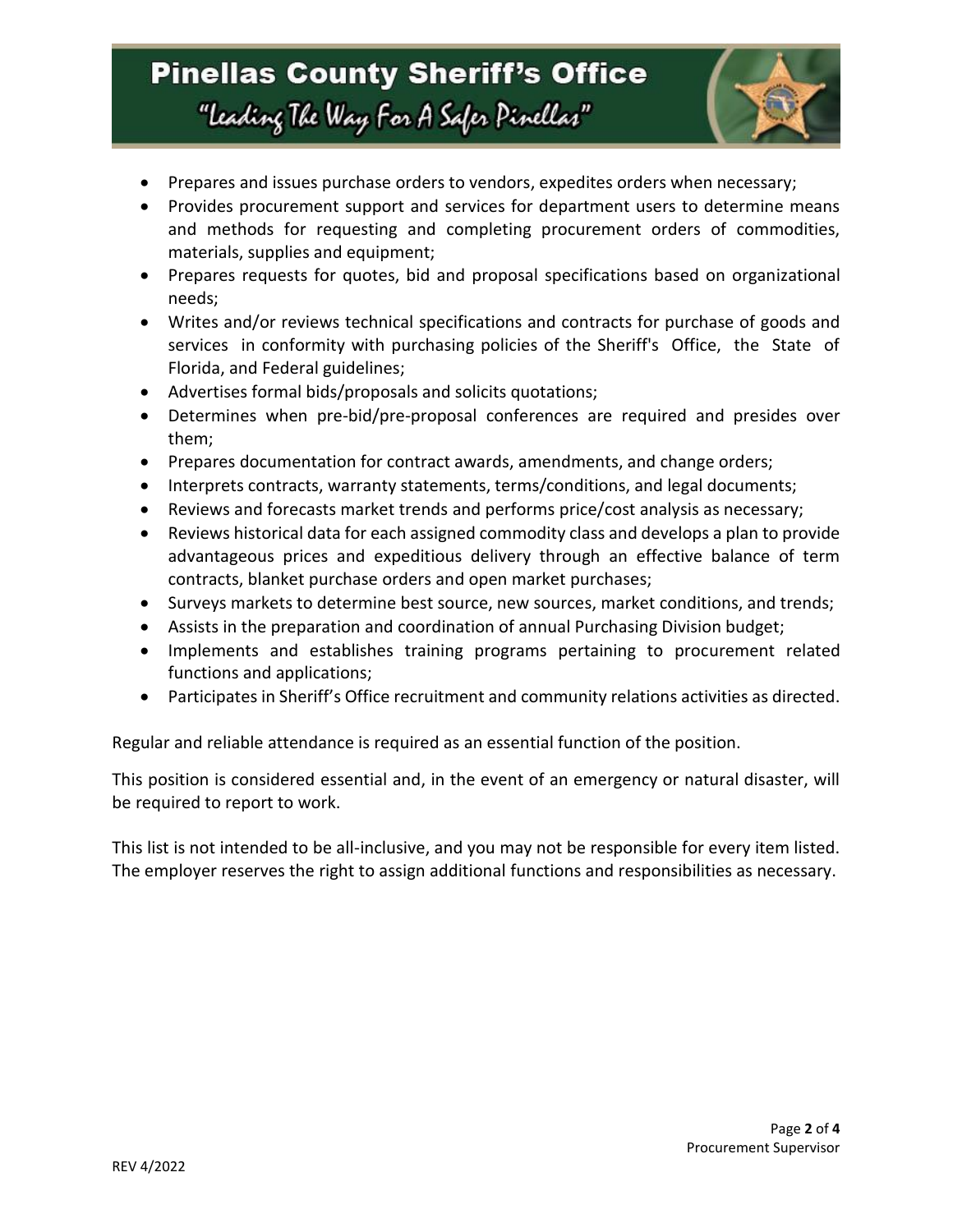## **Pinellas County Sheriff's Office** "Leading The Way For A Safer Pinellar"



### **QUALIFICATIONS**

- Graduation from an accredited college or university with a Bachelor's Degree in Business Management, Finance, Accounting, Marketing, Business Administration, or related field AND four (4) years' experience in a Purchasing and/or Materials Management role AND one (1) year supervisory experience OR
- Public Purchasing Officer or Purchasing Manager certification AND four (4) years' experience in a Purchasing and/or Materials Management role AND one (1) year supervisory experience OR
- Equivalent combination of education and experience
- Must possess a valid Florida driver's license
- Consideration for this position requires a credit check

### **KNOWLEDGE, SKILLS, AND ABILITIES**

- Knowledge of large scale purchasing methods and procedures in commodity areas and of the laws, rules and regulations effective in the County and State governing the purchase of commodities and services
- Ability to obtain and interpret market prices and trends and to apply such interpretations to procurement and budgeting
- Knowledge of the grades, qualities, supply sources, and market factors of commodity categories frequently required by departments
- Knowledge of the state laws and statutes and rules and regulations governing the purchase of commodities and services
- Knowledge of inventory control principles and practices
- Ability to maintain detailed records and to perform a variety of related data entry tasks
- Ability to identify existing or potential problems and to develop ways to resolve issues
- Working knowledge of the functions, activities, requirements, and objectives of the area assigned
- Knowledge of agency budget development and management procedures
- Ability to operate equipment and instruments utilized in meeting job requirements and operational responsibilities
- Ability to motivate staff and fellow employees by directing and modifying procedures and controls; encourage employee behavior to achieve both personal and agency goals in order to fulfill the mission of the agency
- Ability to review and/or complete personnel evaluations of staff in accordance with agency policies
- Ability to establish and maintain effective working relations within and outside the agency
- Ability to communicate effectively both verbally and in writing
- Excellent organizational and time management skills